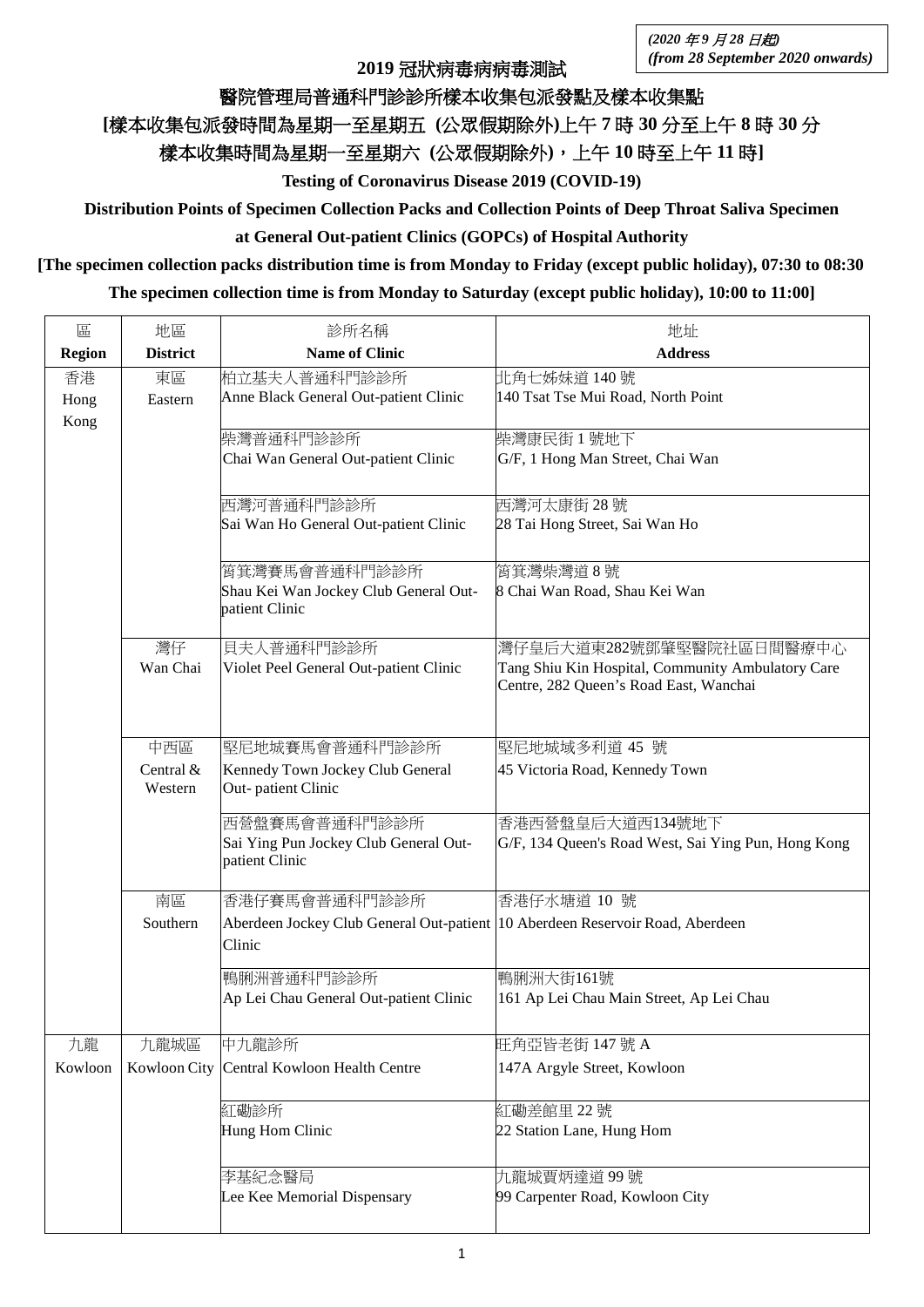| 區                  | 地區                                  | 診所名稱                                                                               | 地址                                                                                                       |
|--------------------|-------------------------------------|------------------------------------------------------------------------------------|----------------------------------------------------------------------------------------------------------|
| <b>Region</b>      | <b>District</b>                     | <b>Name of Clinic</b>                                                              | <b>Address</b>                                                                                           |
|                    | 黃大仙區                                | 東九龍普通科門診診所                                                                         | 鑽石山斧山道 160號                                                                                              |
|                    |                                     | Wong Tai Sin East Kowloon General Out-patient Clinic                               | 160 Hammer Hill Road, Diamond Hill, Kowloon                                                              |
|                    |                                     | 柏立基普通科門診診所                                                                         | 新蒲崗太子道東 600 號                                                                                            |
|                    |                                     | Robert Black General Out-patient Clinic                                            | 600 Prince Edward Road East, San Po Kong                                                                 |
|                    |                                     | 伍若瑜普通科門診診所                                                                         | 慈雲山雙鳳街 55號                                                                                               |
|                    |                                     | Wu York Yu General Out-patient Clinic                                              | 55 Sheung Fung Street, Tsz Wan Shan, Kowloon                                                             |
|                    | 油尖旺區                                | 李寶椿普通科門診診所                                                                         | 旺角鴉蘭街 22 號                                                                                               |
|                    | Yau Tsim<br>Mong                    | Li Po Chun General Out-patient Clinic                                              | 22 Arran Street, Mongkok                                                                                 |
|                    | 觀塘區                                 | 九龍灣健康中心普通科門診診所                                                                     | 九龍灣啟仁街9號地下                                                                                               |
|                    | Kwun Tong                           | Kowloon Bay Health Centre General Out-<br>patient Clinic                           | G/F, 9 Kai Yan Street, Kowloon Bay                                                                       |
|                    |                                     | 藍田分科診所普通科門診診所                                                                      | 藍田啟田道99號                                                                                                 |
|                    |                                     | Lam Tin Polyclinic General Out-patient<br>Clinic                                   | 99 Kai Tin Road, Lam Tin                                                                                 |
|                    |                                     | 牛頭角賽馬會普通科門診診所<br>Ngau Tau Kok Jockey Club General Out-<br>patient Clinic           | 九龍牛頭角定安街60號地下<br>G/F, 60 Ting On Street, Ngau Tau Kok, Kowloon                                           |
|                    | 深水埗區                                | 石硤尾普通科門診診所                                                                         | 石硤尾巴域街 2號                                                                                                |
|                    | Sham Shui<br>P <sub>0</sub>         | Shek Kip Mei General Out-patient Clinic                                            | 2 Berwick Street, Shek Kip Mei                                                                           |
|                    |                                     | 西九龍普通科門診診所                                                                         | 長沙灣道 303 號長沙灣政府合署地下                                                                                      |
|                    |                                     | West Kowloon General Out-patient<br>Clinic                                         | G/F, Cheung Sha Wan Government Offices, 303 Cheung<br>Sha Wan Road                                       |
| 新界                 | 西貢區                                 | 方逸華普通科門診診所                                                                         | 西貢萬年街 23 號地下                                                                                             |
| New<br>Territories | Sai Kung                            | Mona Fong General Out-patient Clinic                                               | G/F, 23 Man Nin Street, Sai Kung                                                                         |
|                    |                                     | 將軍澳賽馬會普通科門診診所<br>patient Clinic                                                    | 將軍澳寶琳北路99號地下<br>Tseung Kwan O Jockey Club General Out- G/F, 99 Po Lam Road North, Tseung Kwan O, Kowloon |
|                    |                                     | 將軍澳(寶寧路)普通科門診診所<br>Tseung Kwan O (Po Ning Road) General<br>Out-patient Clinic      | 將軍澳寶寧路 28 號地下<br>G/F, 28 Po Ning Road, Tseung Kwan O                                                     |
|                    | 葵青/荃灣區<br>Kwai Tsing /<br>Tsuen Wan | 下葵涌普通科門診診所<br>Ha Kwai Chung General Out-patient Clinic 77 Lai Cho Road, Kwai Chung | 葵涌麗祖路77號                                                                                                 |
|                    |                                     | 伍若瑜夫人普通科門診診所                                                                       | 梨木樹和宜合道310號<br>Mrs Wu York Yu General Out-patient Clinid 310 Wo Yi Hop Road, Lei Muk Shue, Kwai Chung    |
|                    |                                     | 北葵涌普通科門診診所<br>North Kwai Chung General Out-patient<br>Clinic                       | 葵涌大白田街125號<br>125 Tai Pak Tin Street, Kwai Chung                                                         |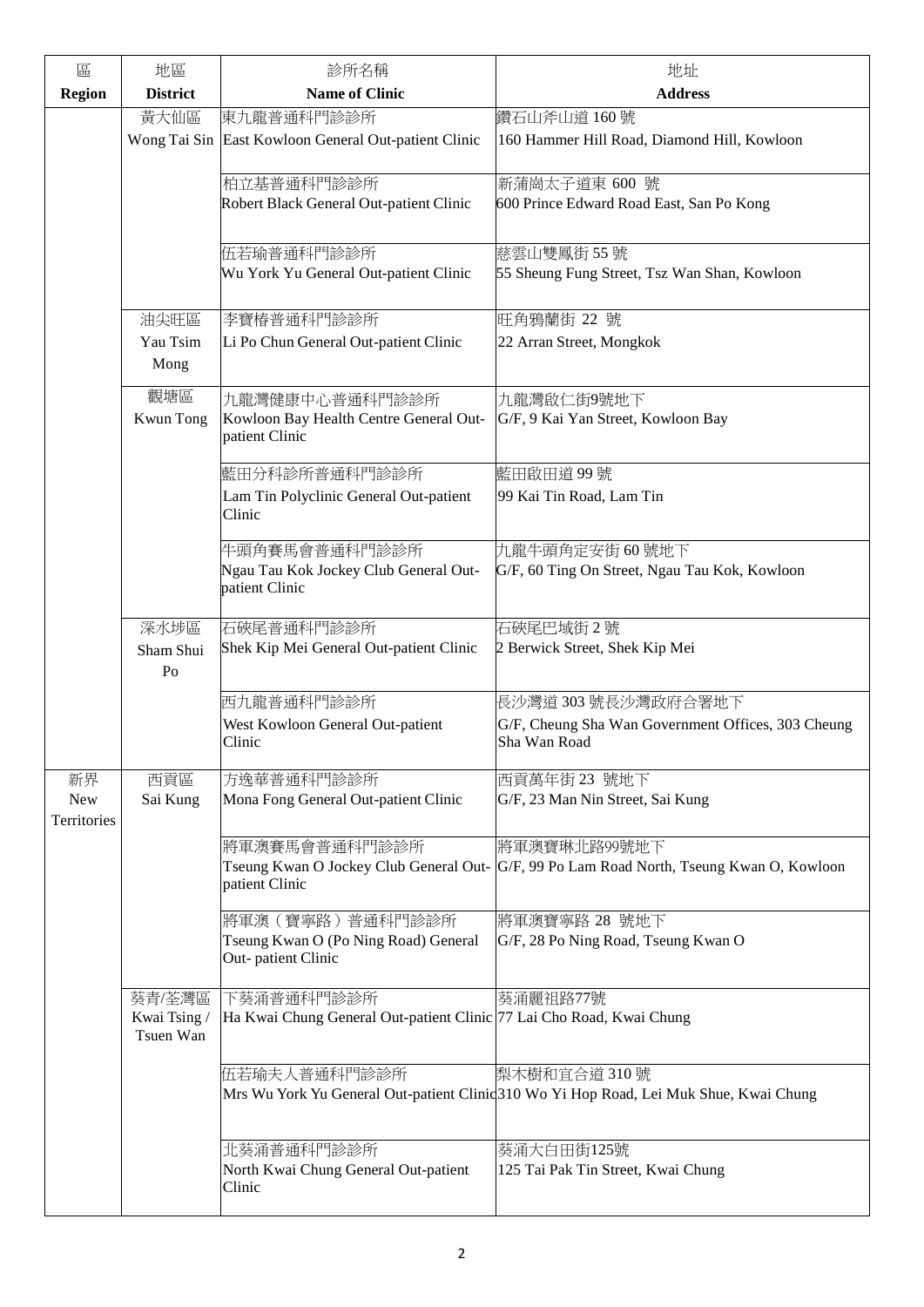| 區             | 地區               | 診所名稱                                                                                       | 地址                                                                                                                            |
|---------------|------------------|--------------------------------------------------------------------------------------------|-------------------------------------------------------------------------------------------------------------------------------|
| <b>Region</b> | <b>District</b>  | <b>Name of Clinic</b>                                                                      | <b>Address</b>                                                                                                                |
|               |                  | 南葵涌賽馬會普通科門診診所<br>South Kwai Chung Jockey Club General<br>Out-patient Clinic                | 葵涌葵盛圍310號<br>310 Kwai Shing Circuit, Kwai Chung                                                                               |
|               |                  | 青衣市區普通科門診診所<br>Tsing Yi Town General Out-patient Clinic                                    | 青衣青綠街21號<br>21 Tsing Luk Street, Tsing Yi                                                                                     |
|               | 沙田區<br>Shatin    | 馬鞍山家庭醫學中心<br>Ma On Shan Family Medicine Centre                                             | 馬鞍山西沙路 609 號地下<br>G/F, 609 Sai Sha Road, Ma On Shan                                                                           |
|               |                  | 沙田 (大圍) 普通科門診診所<br>Shatin (Tai Wai) General Out-patient ClinicG/F, 2 Man Lai Road, Shatin  | 沙田大圍文禮路2號地下                                                                                                                   |
|               |                  | 圓洲角普通科門診診所<br>Yuen Chau Kok General Out-patient Clinic G/F, 29 Chap Wai Kon Street, Shatin | 沙田插桅杆街29號地下                                                                                                                   |
|               | 大埔區<br>Tai Po    | 大埔賽馬會普通科門診診所<br>Tai Po Jockey Club General Out-patient<br>Clinic                           | 大埔汀角路37號地下<br>G/F, 37 Ting Kok Road, Tai Po                                                                                   |
|               |                  | 王少清家庭醫學中心<br>Wong Siu Ching Family Medicine Centre                                         | 大埔寶湖里1號地下<br>G/F, 1 Po Wu Lane, Tai Po                                                                                        |
|               | 北區<br>North      | 石湖墟賽馬會普通科門診診所<br>Shek Wu Hui Jockey Club General Out-<br>patient Clinic                    | 上水石湖墟馬會道 108 至 130 號地下<br>G/F, 108-130 Jockey Club Road, Shek Wu Hui, Sheung<br>Shui                                          |
|               | 屯門區<br>Tuen Mun  | 屯門診所<br>Tuen Mun Clinic                                                                    | 屯門新墟青賢街11號<br>11 Tsing Yin Street, San Hui, Tuen Mun                                                                          |
|               |                  | 屯門湖康診所<br>Tuen Mun Wu Hong Clinic                                                          | 屯門湖康街2號地下<br>G/F, 2 Wu Hong Street, Tuen Mun                                                                                  |
|               | 元朗區<br>Yuen Long | 容鳳書健康中心<br>Madam Yung Fung Shee Health Centre                                              | 元朗西菁街26號<br>26 Sai Ching Street, Yuen Long                                                                                    |
|               |                  | 天水圍(天業路)社區健康中心<br>Tin Shui Wai (Tin Yip Road) Community<br><b>Health Centre</b>            | 天水圍天業路3號<br>(香港濕地公園及天葵路慧景軒對面)<br>3, Tin Yip Road, Tin Shui Wai (Opposite HK Wetland Park<br>and Vianni Cove of Tin Kwai Road) |
|               |                  | 天水圍健康中心 (天瑞路)<br>Tin Shui Wai Health Centre (Tin Shui<br>Road)                             | 天水圍天瑞路 3 號<br>3 Tin Shui Road, Tin Shui Wai                                                                                   |
|               |                  | 元朗賽馬會健康院<br>Yuen Long Jockey Club Health Centre                                            | 元朗青山公路 269 號<br>269 Castle Peak Road, Yuen Long                                                                               |